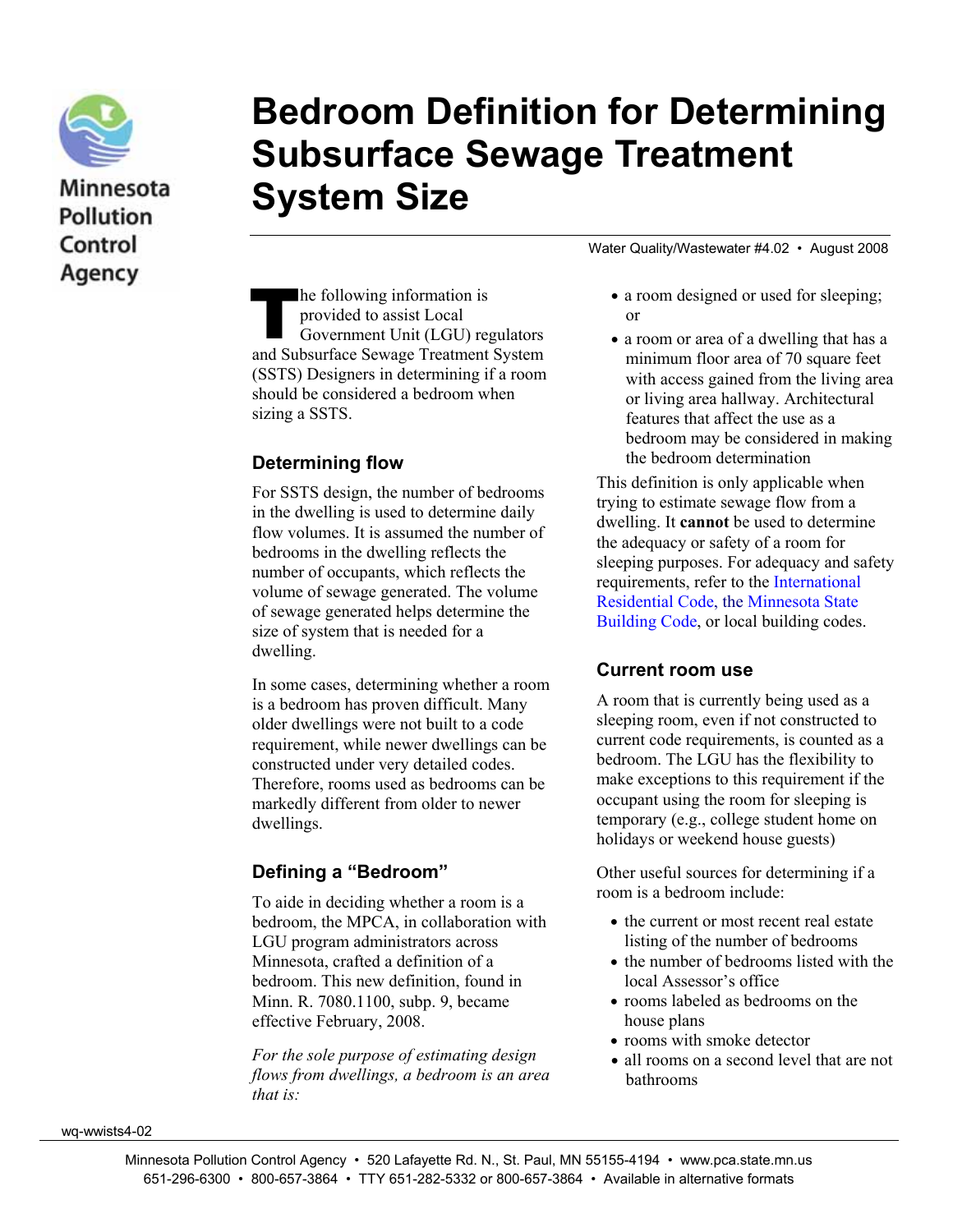#### **Architectural features**

These are features common to designated bedrooms or rooms used as sleeping areas:

- rooms or areas with legal egress
- rooms with a closet
- rooms which are adjacent to a three-quarter bathroom

Rooms such as dens, sewing rooms, exercise rooms and home theaters should also be given serious consideration as a bedroom as they have the potential to be easily converted.

Architectural features that are obstacles to the use of a room as a bedroom include:

- rooms that are obviously a kitchen, bathroom, living room, dining room, laundry room, storage room (without windows) or family room
- rooms and areas with low ceilings
- rooms with arched doorways that lack a door
- rooms and areas with half walls
- rooms and areas with no privacy
- rooms and areas without egress to the outside
- rooms and areas with no source of light and ventilation to the outside
- rooms and areas that are used as a passage to other rooms, stairs, or bathrooms unless this is the only sleeping area in the dwelling
- "open" lofts

A minimum ceiling height is seven feet for basements and seven feet, six inches for upper floors; for attic areas having downward-tapering ceilings a minimum height of five feet is allowed. Areas less than five feet in height are not included in the 70 sq. ft. minimum floor area calculation.

#### **LGU ordinance considerations**

The following are examples of ordinance amendments being used by some LGUs to address whether or not a questionable room is counted as a bedroom. These may not be applicable to all LGUs.

- requiring documentation from builder/owner of a permanent feature that precludes the use of the room as a bedroom
- limiting the number of bedrooms for a typical single family dwelling
- requiring a minimum number of bedrooms for a typical single family dwelling
- requiring techniques to insulate the system if freezing is a concern for a dwelling with a large number of bedrooms but a water use well below the design volume

### **Financial considerations**

Typically, the increase in cost of adding an additional bedroom to a system design is not exorbitant. A larger system size adds longevity and often recaptures the additional cost over the life of the system.